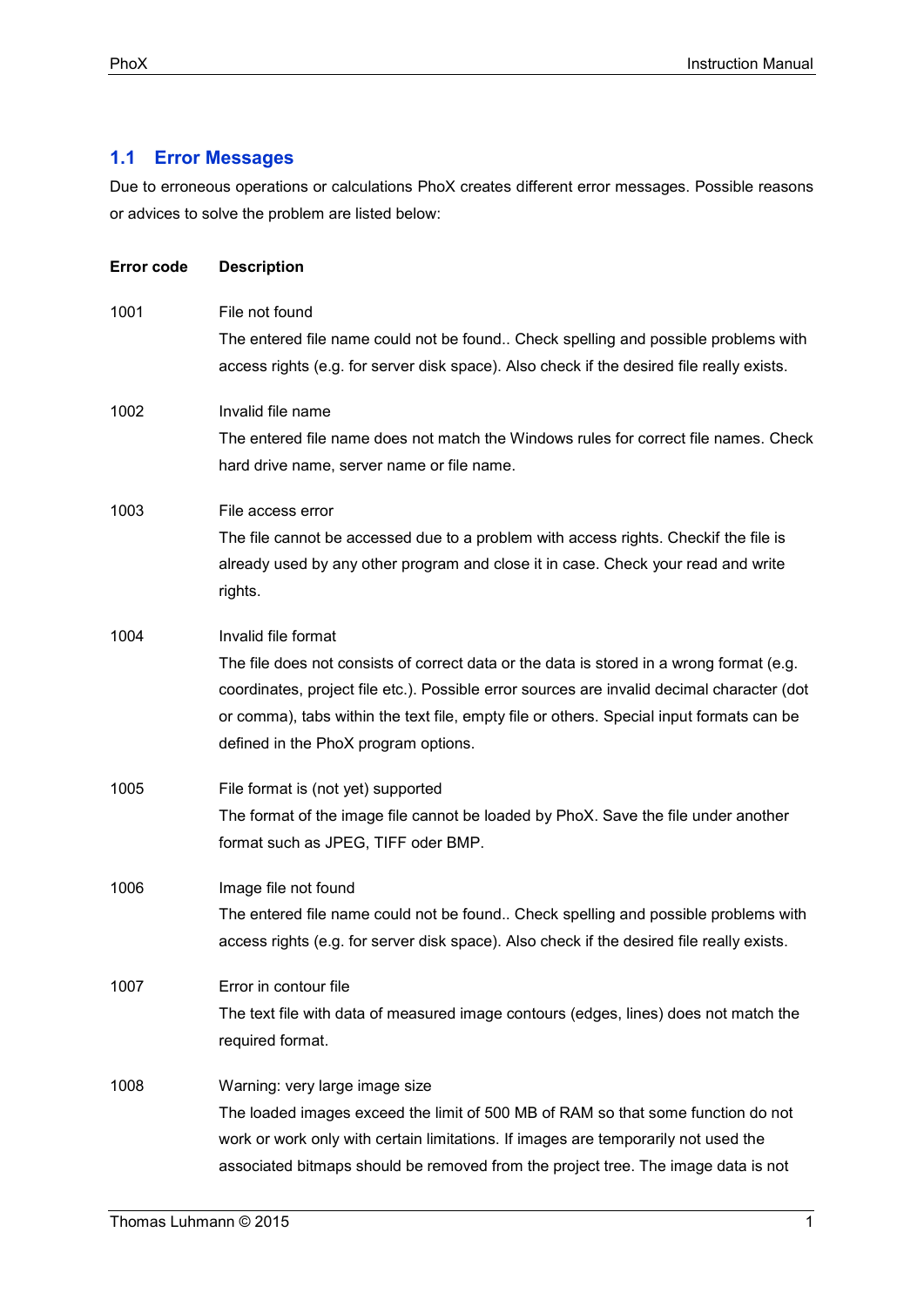|      | lost and can be reloaded at any time.                                                                                                                                                                                                                                                                                                                           |
|------|-----------------------------------------------------------------------------------------------------------------------------------------------------------------------------------------------------------------------------------------------------------------------------------------------------------------------------------------------------------------|
| 2001 | Singular equation system<br>For an adjustment process a singular normal equation matrix exists. Possible reasons<br>can be insufficient distribution of observations (e.g. control points, image points).<br>Check the input observations (measured values) and activate in program options a<br>more detailed output logfile in order to identify the problem. |
| 2002 | Maximum number of iteration exceeded (warning)<br>The warning will be displayed if an adjustment process does not converge. Check all<br>input data and optionally increase the number of permitted iterations.                                                                                                                                                 |
| 2003 | Too small number of observations or points<br>The adjustment cannot be started because the number of observations is smaller than<br>the number of unknowns.                                                                                                                                                                                                    |
| 2004 | Invalid data of interior orientation<br>The current image has no valid data of interior orientation, e.g. a wrong camera<br>constant (must be negative), a wrong sensor format or inconsistent camera.                                                                                                                                                          |
| 2005 | Invalid data of exterior orientation<br>The current image has no valid data of exterior orientation, e.g. a singular rotation<br>matrix. Check exterior orientation data in image properties.                                                                                                                                                                   |
| 2006 | Function not defined<br>The selected function is not defined or not yet implemented.                                                                                                                                                                                                                                                                            |
| 2007 | Invalid data of stereo model<br>The selected stereo model has inconsistent data, e.g. no assigned images or the<br>same image as left or tight image.                                                                                                                                                                                                           |
| 2008 | Invalid data of relative orientation<br>The selected stereo model has inconsistent data, e.g. identical images left and right or<br>aa base line of zero.                                                                                                                                                                                                       |
| 2009 | Collinearity equations cannot be calculated<br>The denominator of the collinearity equations is equal to zero. Possible reasons are<br>that object point and perspective center are identical, or the object point lies in the<br>image plane                                                                                                                   |
| 2010 | Invalid point distribution<br>The spatial distribution of image or object points is not valid or very weak, e.g. if point<br>lie on a common straight line or if they build are very small area.                                                                                                                                                                |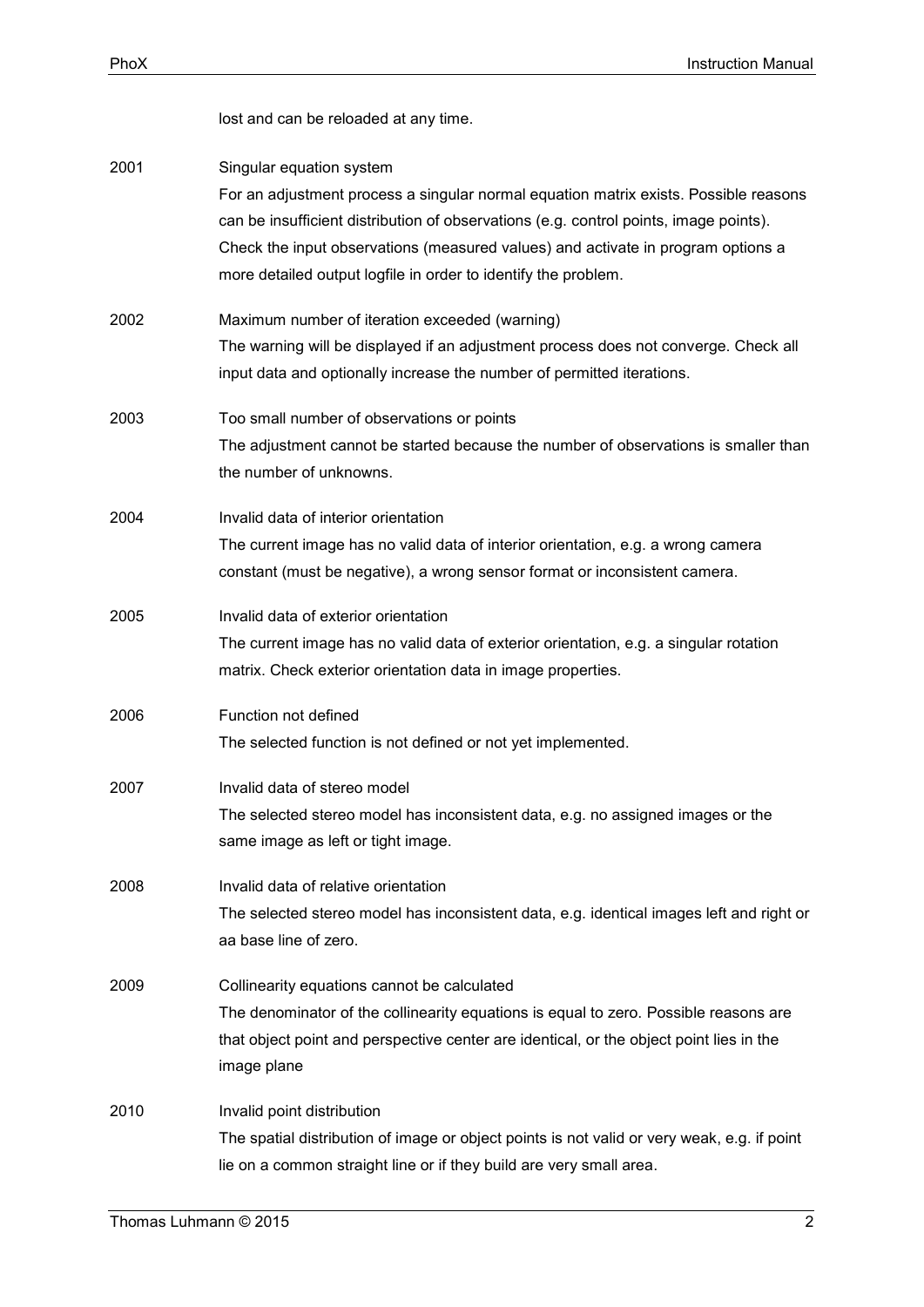| 2011 | No initial values found for space resection<br>For space resection no starting values could be computed. A typical reason is a bad<br>configuration of image and object points,                                                                                                                                                                        |
|------|--------------------------------------------------------------------------------------------------------------------------------------------------------------------------------------------------------------------------------------------------------------------------------------------------------------------------------------------------------|
| 2012 | No convergency<br>The adjustment does not converge.                                                                                                                                                                                                                                                                                                    |
| 2013 | Invalid images for stereo model<br>The images assigned to a stereo model have inconsistent data                                                                                                                                                                                                                                                        |
| 2014 | No hight model assigned<br>The calculation of orthophotos or measurements by monoplotting cannot be performed<br>because a digital height or surface model has not been selected.                                                                                                                                                                      |
| 2015 | Monoplotting cannot be performed<br>The measurement of object points by monoplotting fails because there is no<br>intersection of an image ray with the surface. Possible reasons are erroneous surface<br>models (triangles, DTM), missing orientation data of the image or an image<br>measurement that points to a point outside the surface model. |
| 2016 | Function is not yet implemented<br>The desired function is not available.                                                                                                                                                                                                                                                                              |
| 3001 | Error at point measurement<br>Error for image point measurement. Possible reasons are a too small measurement<br>window, so that a point pattern cannot be covered completely. Other possible reasons<br>are low contrast, unsharp images or occlusions that disturb the point pattern.                                                                |
| 3002 | Points outside window or image<br>The point to be measured lies outside the measurement window, or outside of the<br>complete image.                                                                                                                                                                                                                   |
| 3003 | Resulting point coordinates outside window or image<br>The result of a point measurement lies outside the measurement window or the image.                                                                                                                                                                                                             |
| 3004 | Undefined template<br>There is no template available for the measurement method Template Matching.                                                                                                                                                                                                                                                     |
| 3005 | Maximal permitted deviation exceeded<br>The calculation of a point center has led to a standard deviation that is higher than the<br>permitted limit.                                                                                                                                                                                                  |
| 3010 | No points above threshold<br>There are not enough image points with greyvalues above the selected threshold. The                                                                                                                                                                                                                                       |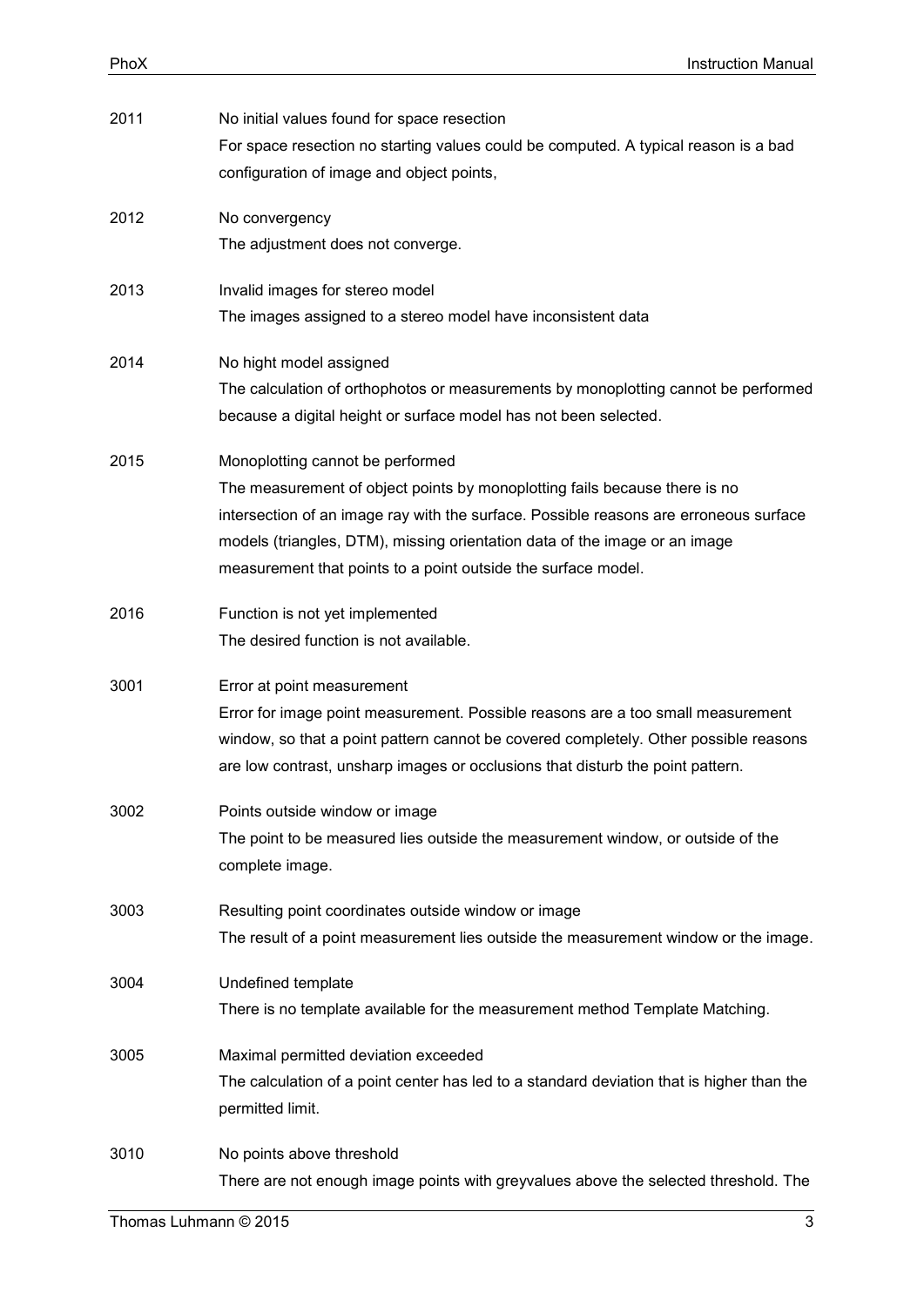|      | threshold can be adapted in the program options.                                                                                                                                                                                                                                                    |
|------|-----------------------------------------------------------------------------------------------------------------------------------------------------------------------------------------------------------------------------------------------------------------------------------------------------|
| 3020 | Measurement method is not defined<br>The selected function is not defined or not yet implemented.                                                                                                                                                                                                   |
| 3030 | No edge found<br>The measurement of lines or contours has failed.                                                                                                                                                                                                                                   |
| 3040 | Invalid nodes for contour measurement<br>The entered nodes for contour measurements are not valid.                                                                                                                                                                                                  |
| 3041 | Maximum permitted curvature for contours exceeded<br>The line following process for contour measurement was interrupted since the<br>curvature of the line is too high.                                                                                                                             |
| 3042 | Maximum permitted number of contour points exceeded<br>The maximum permitted number of contour points has been exceeded and the<br>measurement was terminated.                                                                                                                                      |
| 3043 | No edge found for contour measurement<br>There were no sufficient edge points for contour measurement.                                                                                                                                                                                              |
| 3044 | Contour points too close<br>The measured points of a contour are too close to each other.                                                                                                                                                                                                           |
| 3050 | No point code detected<br>A coded target can not be detected, e.g. due to bad contrast.                                                                                                                                                                                                             |
| 3051 | Point number cannot be decoded<br>The number of a coded target could be decoded into a valid point number.                                                                                                                                                                                          |
| 4001 | Not enough memory<br>There is not enough available memory space (RAM).                                                                                                                                                                                                                              |
| 4002 | Invalid input<br>The entered value was not correct. Check spelling and/or permitted range of values.                                                                                                                                                                                                |
| 4003 | Invalid object<br>The selected object has invalid properties.                                                                                                                                                                                                                                       |
| 5001 | Invalid colour format of image<br>The current image consists of an invalid colour format that is not supported by PhoX,<br>e.g. 32 bit images. Use another image processing program and save the image with a<br>valid format, e.g. greylevel image with 8 bits or true colour images with 24 bits. |